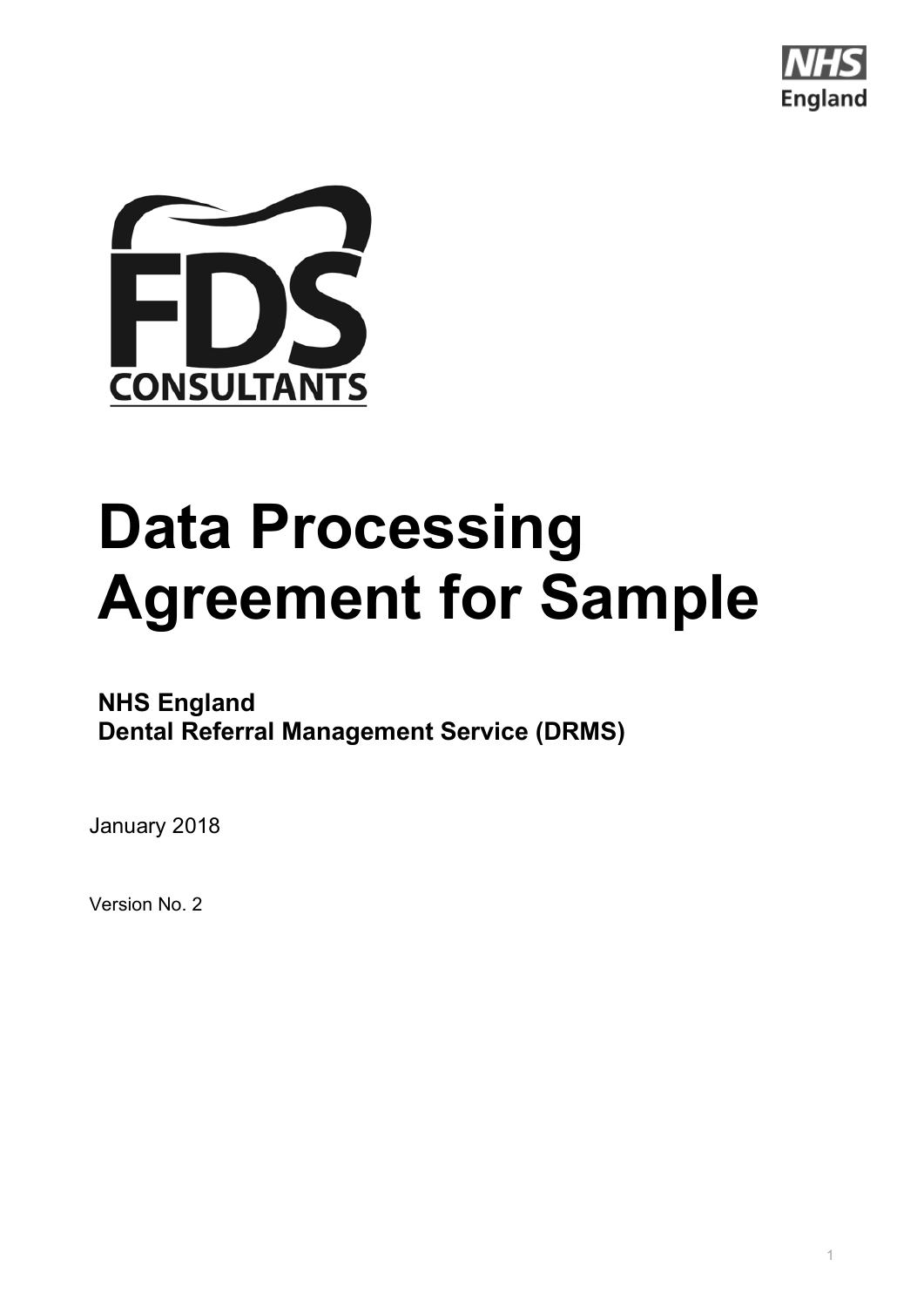# **Table of Contents**

|                                                         | 3                                                                                                                                                                                                                                                                                                                                     |
|---------------------------------------------------------|---------------------------------------------------------------------------------------------------------------------------------------------------------------------------------------------------------------------------------------------------------------------------------------------------------------------------------------|
| <b>Parties</b><br>1.1                                   | 3                                                                                                                                                                                                                                                                                                                                     |
| 1.2<br>Scope of Agreement                               | 3                                                                                                                                                                                                                                                                                                                                     |
| <b>Agreement Terms</b>                                  | 4                                                                                                                                                                                                                                                                                                                                     |
| Introduction<br>2.1                                     | $\overline{4}$                                                                                                                                                                                                                                                                                                                        |
| 2.2<br><b>Definitions</b>                               | 4                                                                                                                                                                                                                                                                                                                                     |
| 2.3<br><b>General Terms</b>                             | 5                                                                                                                                                                                                                                                                                                                                     |
| Description of Information<br>2.4                       | 6                                                                                                                                                                                                                                                                                                                                     |
| 2.5<br>Data Protection                                  | $\overline{7}$                                                                                                                                                                                                                                                                                                                        |
| 2.6<br><b>Policies and Procedures</b>                   | 7                                                                                                                                                                                                                                                                                                                                     |
| 2.7<br>Data Processor Employees                         | 7                                                                                                                                                                                                                                                                                                                                     |
| 2.8<br>Security - General                               | 8                                                                                                                                                                                                                                                                                                                                     |
| Security - Physical<br>2.9                              | 8                                                                                                                                                                                                                                                                                                                                     |
|                                                         | 8                                                                                                                                                                                                                                                                                                                                     |
|                                                         | 9                                                                                                                                                                                                                                                                                                                                     |
|                                                         | 10                                                                                                                                                                                                                                                                                                                                    |
|                                                         | 10                                                                                                                                                                                                                                                                                                                                    |
|                                                         | 11                                                                                                                                                                                                                                                                                                                                    |
|                                                         | 11                                                                                                                                                                                                                                                                                                                                    |
| <b>Data Processing Agreement - Compliance Assurance</b> | 12                                                                                                                                                                                                                                                                                                                                    |
| <b>Agreement Signatures</b>                             | 15                                                                                                                                                                                                                                                                                                                                    |
|                                                         | 16                                                                                                                                                                                                                                                                                                                                    |
| 5.1                                                     | 16                                                                                                                                                                                                                                                                                                                                    |
| 5.2                                                     | 16                                                                                                                                                                                                                                                                                                                                    |
| 5.3<br>Glossary                                         | 16                                                                                                                                                                                                                                                                                                                                    |
|                                                         | <b>Parties to the Agreement</b><br>2.10 Security - IT Systems<br>2.11 Secure Destruction<br>2.12 Monitoring & Audit<br>2.13 Freedom of Information<br>2.14 Legal Jurisdiction<br>2.15 Relevant NHS Publications<br><b>Related Documents, Conventions and Glossary</b><br><b>Related Documents</b><br><b>Typographical Conventions</b> |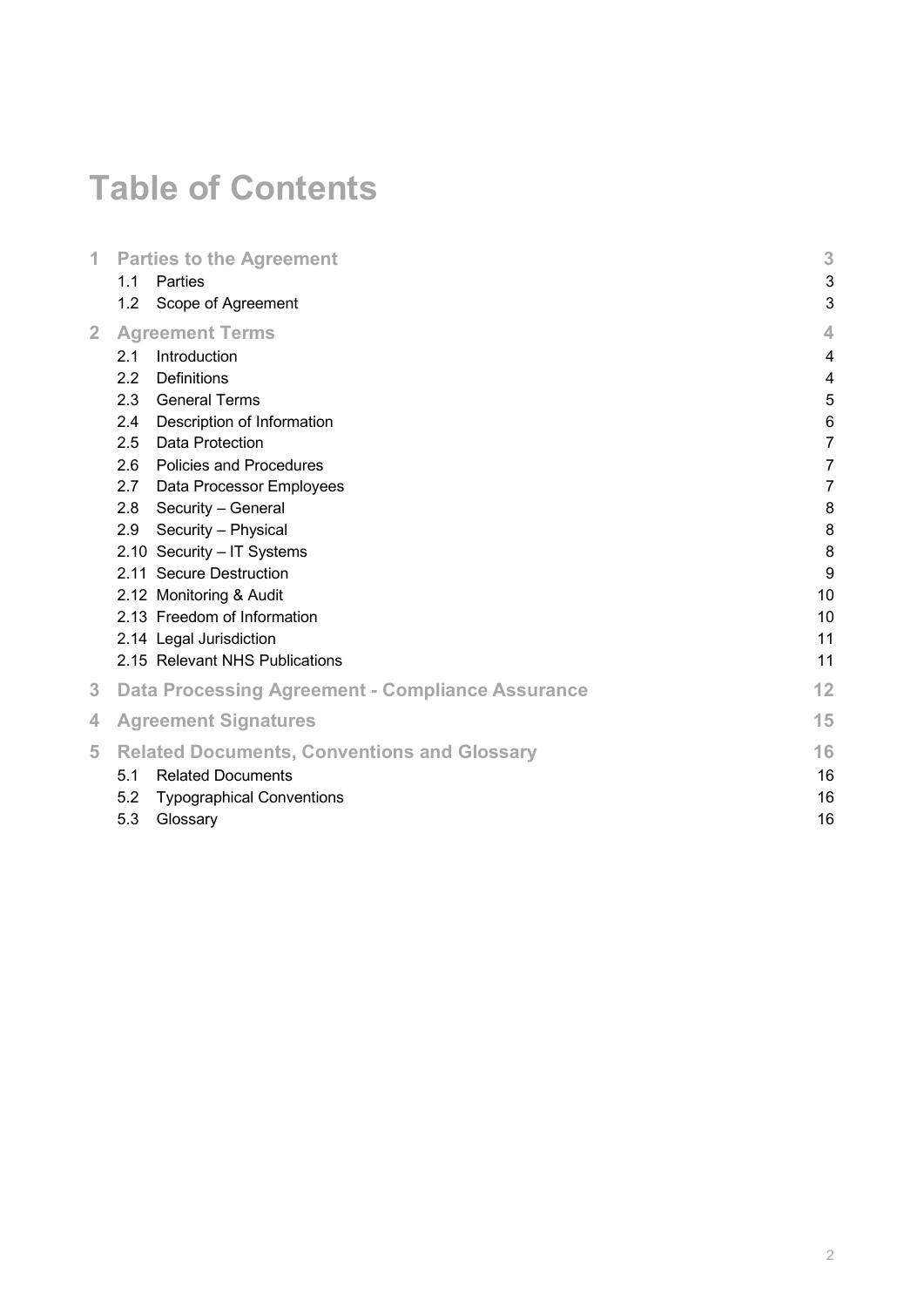# **1 Parties to the Agreement**

### **1.1 Parties**

| This Data Processing Agreement (Agreement) is drawn up between |                                                                                                      |
|----------------------------------------------------------------|------------------------------------------------------------------------------------------------------|
| <b>Organisation Name:</b>                                      | {\$ORGANISATION}                                                                                     |
| <b>Organisation Address:</b>                                   | {\$ADDRESS1}<br>{\$ADDRESS2}<br>{\$ADDRESS3}<br>{\$ADDRESS4}<br>{\$POSTCODE}                         |
| hereinafter known as the Data Controller and                   |                                                                                                      |
| <b>Organisation Name:</b>                                      | <b>FDS Consultants</b>                                                                               |
| <b>Organisation Address:</b>                                   | <b>Referral Management Centre</b><br>Stannian Fold, Lymm<br>Warrington, Cheshire,<br><b>WA16 6LU</b> |
| Isangtha Africa Inggrisma ang ting Data Dugana                 |                                                                                                      |

**…hereinafter known as the Data Processor.** 

### **1.2 Scope of Agreement**

| <b>Start Date</b> | $\{SSTART\}$ | <b>I</b> End Date | $\vert$ 31 <sup>st</sup> March 2022 |
|-------------------|--------------|-------------------|-------------------------------------|
|                   |              |                   |                                     |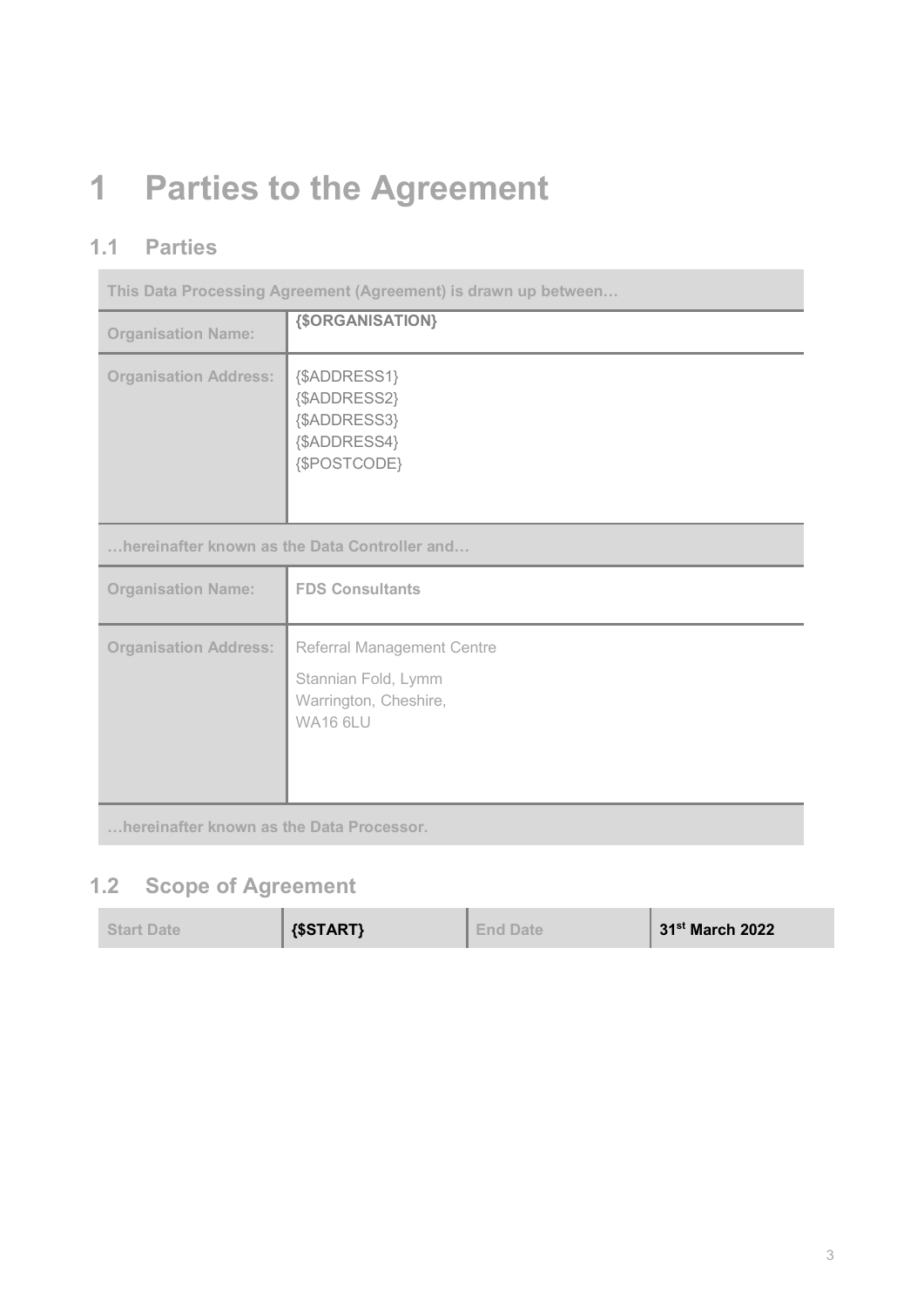## **2 Agreement!Terms**

#### **2.1 Introduction**

- 2.1.1 FDS Consultants (the Data Processor) is required by its contract agreement with NHS England to issue this Data Processing Agreement at this point. Any queries linked to this agreement should be raised with NHS England. In terms of FDS compliance with the General Data Protection Regulation (GDPR) (and any legislation introduced by the UK) we will comply with *all aspects of the legislation* as required. This includes redefined responsibilities for data controllers and data processors. It should also be noted that FDS maintains and completes an IG Toolkit Return has commenced activities linked to the new Data Security and Protection Toolkit. FDS has also appointed a service to provide its Data Protection Officer function in recognition of the types of data that it is required to process. Further information on our approach to GDPR can be found on our website at https://www.dental-referrals.org/gdpr/ and you can view our IGTK submission using our organisation code 8J025.
- 2.1.2 This Agreement provides an operating framework to enable lawful disclosure of NHS information to and data processing by the Data Processor working on behalf of the Data Controller taking account of the Data Protection Act 1998, and NHS guidance on confidentiality of personal information, the common law duty of confidence and other applicable legislation.
- 2.1.3 The terms and conditions of this Agreement shall apply to all Information provided by the Data Controller, or obtained by the Data Processor from other sources as part of the delivery of the contracted services, or derived from any combination thereof.
- 2.1.4 This Agreement between the Data Controller and the Data Processor supports all data processing in relation to contracts between the Processor and NHS England related to the management of dental referrals.

#### **2.2 Definitions**

- 2.2.1 **Personal data\*** any factual information or expressions of opinion relating to an individual who can be identified directly from that information or in conjunction with any other information that is held by or comes into the possession of the data holder.
- 2.2.2 **Sensitive personal data\*** the eight categories of personal information defined as sensitive personal data in section 2 of the Data Protection Act 1998 (DPA) and, in this Agreement specifically including (but not limited to) information about the physical & mental health, racial or ethnic origin, sexual life or sexuality of patients or service users.
- 2.2.3 **Confidential Information**\* any information or combination of information that contains details about an organisation or an individual person that was provided in an expectation of confidence. This includes for example, non-personal corporate or technical information that is commercially sensitive,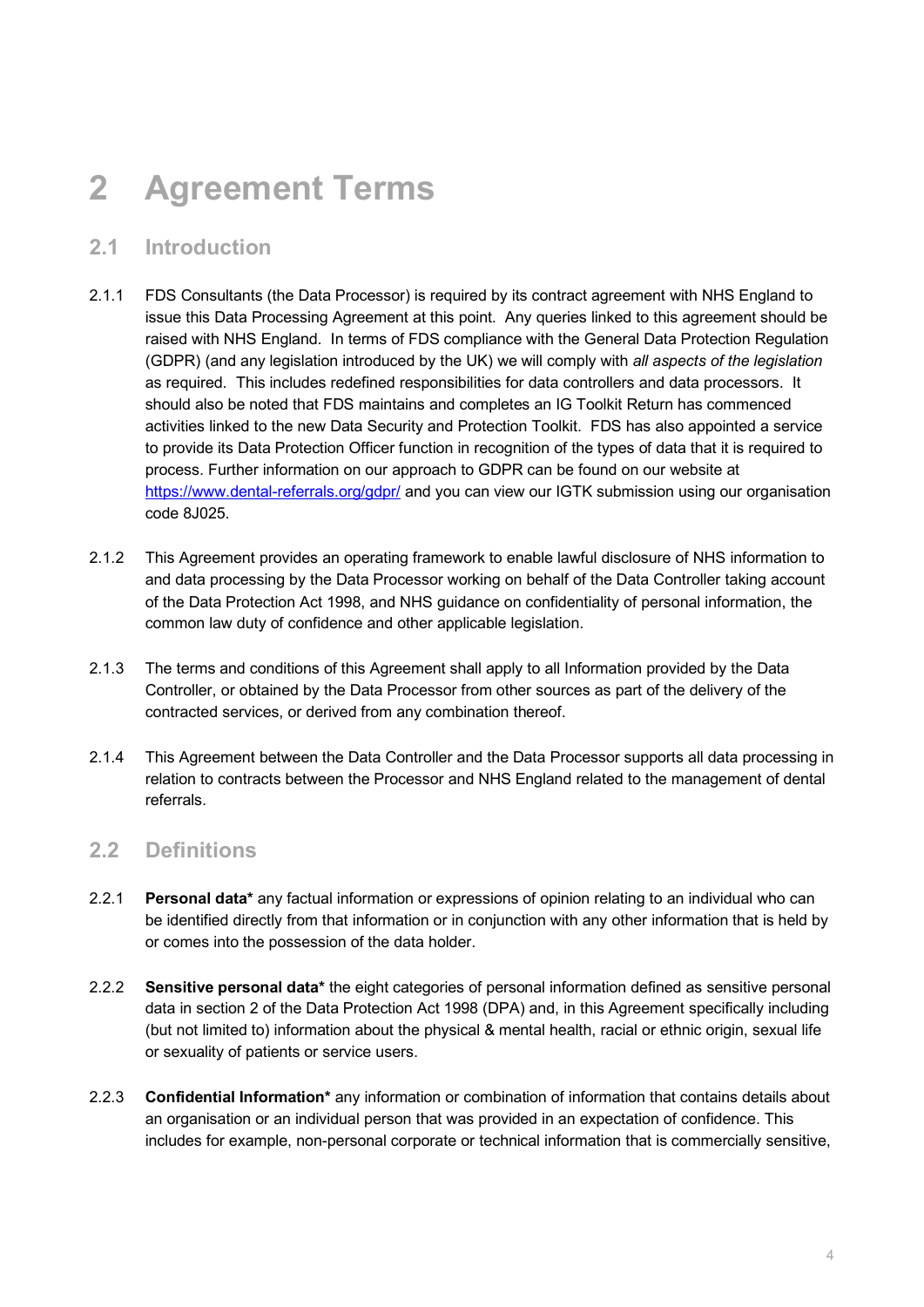drafts of documents that are not ready for publication, restricted information & documents, etc. as well as personal data about patients, service users and staff.

- 2.2.4 **Information**\* any information as defined in *Section 2.2.1* to *Section 2 2.3* that the Data Controller owns. This includes all information supplied to the Data Processor by the Data Controller and any additional information that the Data Processor obtains during the term of the contract and shall apply equally to original Information and all back-up and/or copies printed out.
- 2.2.5 **Data Controller**<sup>\*</sup> as defined in the Data Protection Act (1998) is the individual or organisation (legal person) who determines the manner and purpose of the processing personal information, including what information will be processed and how it will be obtained.
- 2.2.6 **Data Processor**\* as defined in the Data Protection Act 1998, is an individual (other than an employee of the data controller) or organisation who processes personal information whilst undertaking a business activity or service on behalf of the Data Controller, under contract.
- 2.2.7 **Data Processing**\* also defined in the Data Protection Act 1998 in respect of personal data, for the purpose of this document this includes any business activity or contracted service that involves using personal, corporate or other information including obtaining, recording, holding, viewing, storing, adapting, altering, deleting, disclosing. This is not restricted to computer processing, but includes manual files and verbal discussions.

#### **2.3 General!Terms**

- 2.3.1 The Data Processor shall put in place appropriate technical and organisational measures to ensure the protection of the Information subject to this Agreement against the accidental loss or destruction of or damage to Information, having regard to the specific requirements set out in this Agreement, the state of technical development and the level of harm that may be suffered the Data Controller and/or by a Data Subject whose Personal data is affected, by such unauthorised or unlawful processing or by its loss, damage or destruction.
- 2.3.2 All Information referred to in *Section 2.2.4* above remains the property of the Data Controller and shall be either returned or destroyed by the Data Processor after a period of one year after completion of the contracted service, in a manner previously agreed with the Data Controller
- 2.3.3 Under the terms of this Agreement the Data Controller shall provide the Data Processor with the minimum amount of Information necessary to deliver the contracted service and, in particular, personal and sensitive information will be supplied on a restricted 'need to know' basis.
- 2.3.4 The Data Processor shall only process information as is necessary to perform its obligations under this Agreement and only in accordance with any instruction given by the Data Controller under this Agreement and, in particular shall not use or process Information for any purpose other than as directed by the Data Controller for delivery of the contracted service.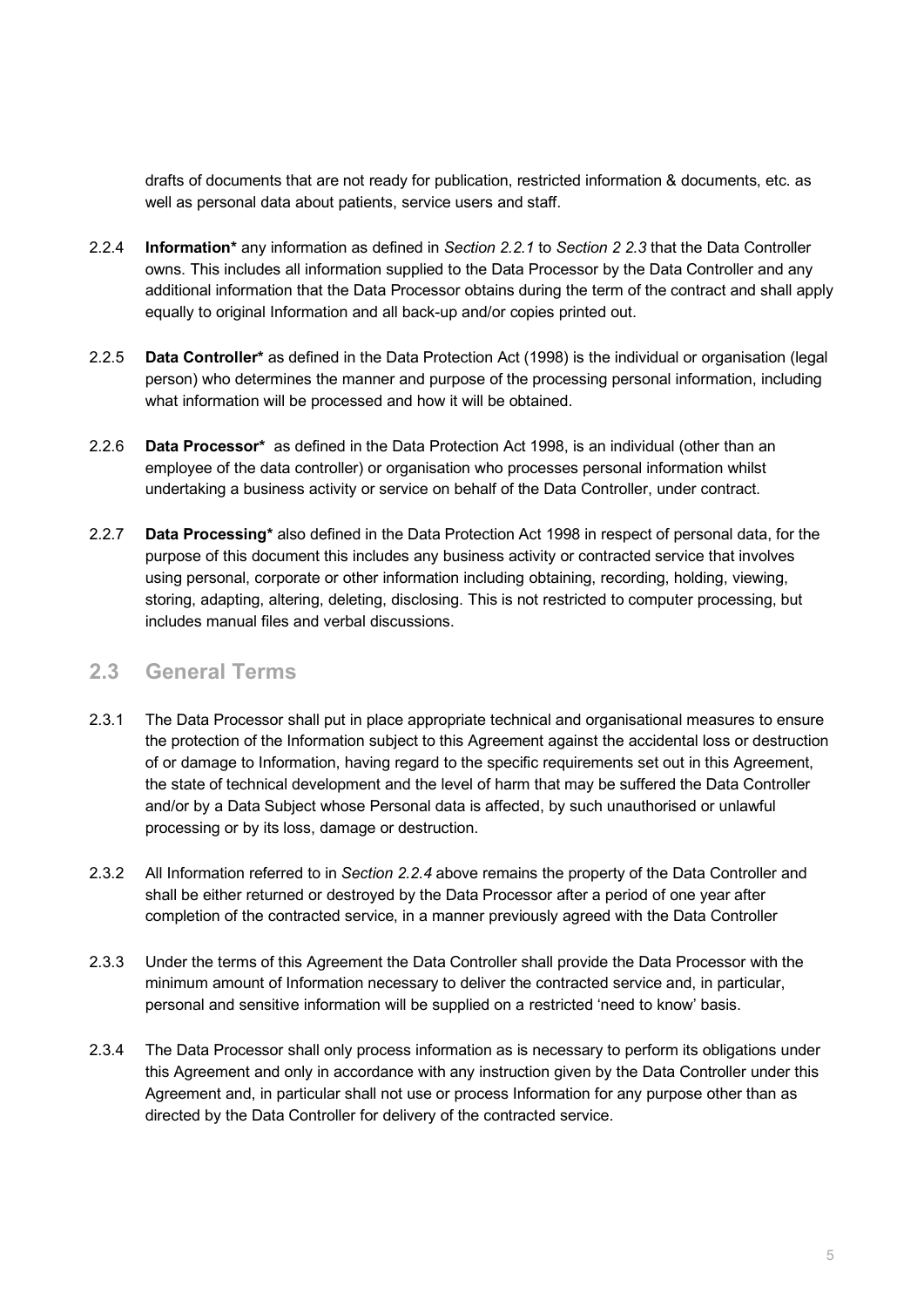- 2.3.5 The Data Processor shall not subcontract any of its processing operations performed on behalf of the data controller under this Agreement without the prior written consent of the Data Controller. Where the Data Processor subcontracts its obligations, with the consent of the Data Controller, it shall do so only by way of a written agreement with the sub-processor which imposes the same obligations on the sub-processor as are imposed on the data processor under this Agreement. Where the sub-processor fails to fulfil its data protection obligations under such written agreement the data processor shall remain fully liable to the data controller for the performance of the subprocessor's obligations under such agreement.
- 2.3.6 Any minor changes to this Agreement that may become necessary from time to time shall be made by the Data Controller to the Data Processor, or requested by the Data Processor from the Data Controller, as a written variation.
- 2.3.7 In the event of major changes being required, the Data Controller shall terminate this Agreement and replace in full with an updated version. Such termination and replacement may also be initiated by the Data Processor, subject to prior arrangement with the Data Controller.

#### **2.4 Description of Information**

- 2.4.1 The information covered in this Agreement is as detailed in *Section 2.4.2* and where relevant is indicated as personal, sensitive or confidential as defined in *Sections 2.2.1, Section 2.2.2* and *Section 2.2.3* respectively. The Data Processor shall not disclose information to any third party without the prior written agreement of the Data Controller. Disclosure of such data as may contain patient information will require evidence of Caldicott Guardian approval before disclosure for the purpose of delivery of the contracted service. Other data which may be considered 'corporate confidential' or contains information which is sensitive or otherwise person identifiable will require evidence of SIRO and\or Caldicott Guardian approval (as appropriate) before disclosure for the purpose of delivery of the contracted service. In such cases where the signatory to this agreement, acting on behalf of the Data Controller, is not the Caldicott Guardian or SIRO (as appropriate), copies of such approval should be furnished to the aforementioned signatory before he\she signs this document.
- 2.4.2 The information covered by this Agreement comprises:
	- Data required for the purpose of referring a patient between healthcare services and for managing these referrals.
	- Data necessary for communication between healthcare organisations and professionals in relation to patient referrals.
	- Data relating to users of the service necessary for the security and management of the service.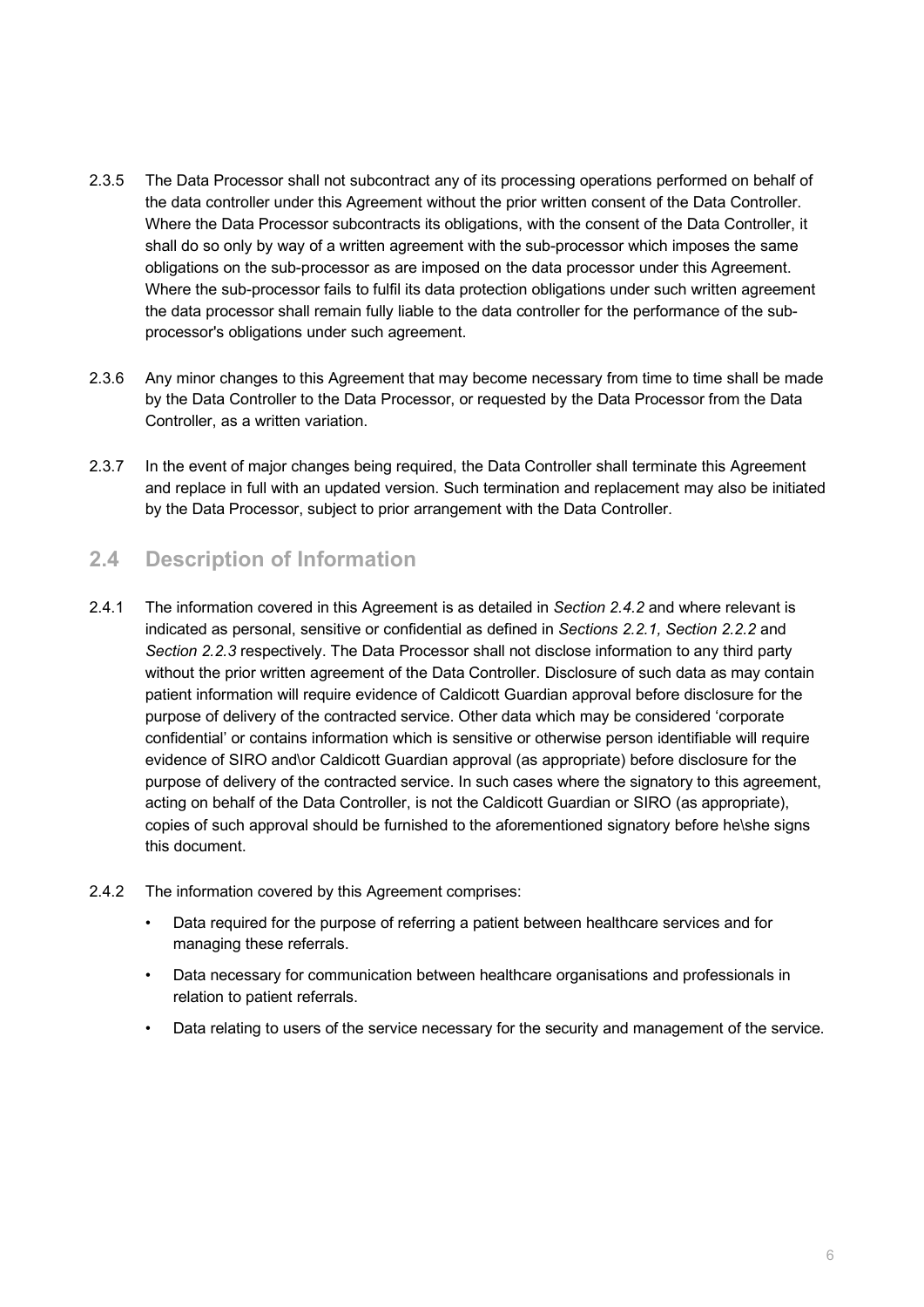#### **2.5 Data!Protection**

- 2.5.1 The Data Processor shall comply with all aspects of the Data Protection Act 1998, Human Rights Act 1998 and common law duty of confidentiality in relation to the processing of personal data and sensitive personal data as part of this Agreement
- 2.5.2 The Data Processor shall only process data in accordance with the instruction of the Data Controller as specified under this Agreement
- 2.5.3 The Data Processor shall put in place appropriate technical and organisational measures against any unlawful and unauthorised processing of Information and against accidental loss, destruction of and damage to Information.
- 2.5.4 The Data Processor shall not cause or allow Information to be transferred to any territory outside the European Economic Area without the prior written permission of the Data Controller.

#### **2.6 Policies and Procedures**

- 2.6.1 The Data Processor shall have confidentiality, information security, data protection and records management policies. These will describe individual responsibilities for handling Information and will be rigorously applied.
- 2.6.2 The Data Processor shall provide the Data Controller with copies of the policies referred to in *Section 2.6.1* above on request or as appendices to this Agreement.

#### **2.7 Data Processor Employees**

- 2.7.1 The Data Processor shall undertake all reasonable background checks to ensure the reliability of all employees who are likely to use or have access to the Information.
- 2.7.2 The Data Processor shall include appropriate confidentiality clauses in employment contracts, including details of sanctions against any employee acting in a deliberate or reckless manner that breaches confidentiality or the non-disclosure provisions of DPA or causes damage to or loss of Information.
- 2.7.3 The Data Processor shall ensure that all employees are aware of and act in accordance with the policies referred to in *Section 2.6.1* above.
- 2.7.4 The Data Processor shall ensure that all employees are adequately trained to understand and comply with their responsibilities under DPA, the common law duty of confidence and this Agreement and shall provide the Data Controller with evidence of that training on request or as appendices to this Agreement.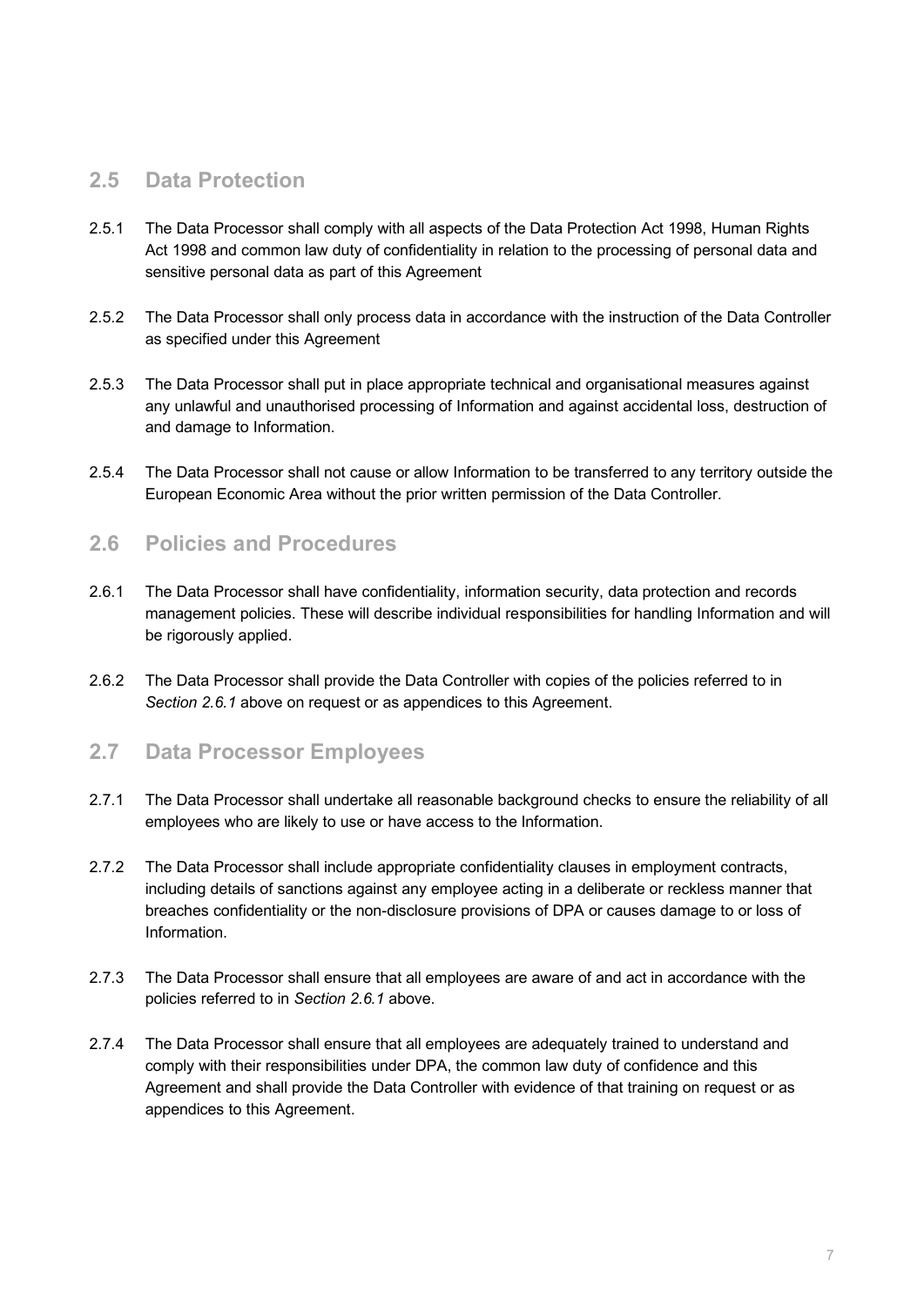- 2.7.5 Subject to *Sections 2.7.1 to 2.7.4*, the Data Processor shall ensure that only those employees involved in delivery of the contracted service use or have access to Information on a strict 'need to know' basis and shall implement appropriate access controls to ensure this requirement is satisfied.
- 2.7.6 The Data Processor shall ensure that any employees involved in delivery of the contracted service who do not specifically need to use personal information as part of their role have restricted access to anonymised Information and/or redacted extracts only.

#### **2.8 Security!– General**

- 2.8.1 The Data Controller will not contract services from Data Processors unable or unwilling to comply with the terms of this Agreement and reserves the right to terminate the contract if either party is unable to agree necessary amendments in future.
- 2.8.2 The Data Processor shall not under any circumstances share, disclose or otherwise reveal Information (in whole or in part) to any individual, business or other organisation (third party) not directly involved in delivery of the contracted service without the explicit written consent of the Data Controller.
- 2.8.3 The Data Processor shall notify the Data Controller immediately of any untoward incidents or activities that suggest non-compliance with any of the terms of this Agreement. This includes 'near miss' situations even if no actual damage to or loss -or inappropriate disclosure of Information results.
- 2.8.4 The Data Processor shall indemnify the Data Controller against and compensate for any loss (financial or otherwise) that the Data Controller sustains due to any failure by the Data Processor or employees or sub-contractors to act in accordance with the terms of this Agreement and relevant legislation.

#### **2.9 Security!– Physical**

- 2.9.1 The Data Processor shall ensure that all information is physically protected from accidental or deliberate loss or destruction arising from environmental hazards such as fire or flood.
- 2.9.2 The Data Processor shall ensure that all information is held on premises that are adequately protected from unauthorised entry and/or theft of NHS Information or any IT equipment on which it is held by, for example, the use of burglar alarms, security doors, ram-proof pillars, controlled access systems, etc.

#### **2.10 Security!– IT!Systems**

2.10.1 The Data Processor shall hold electronically-based information on secure servers unless otherwise agreed in writing.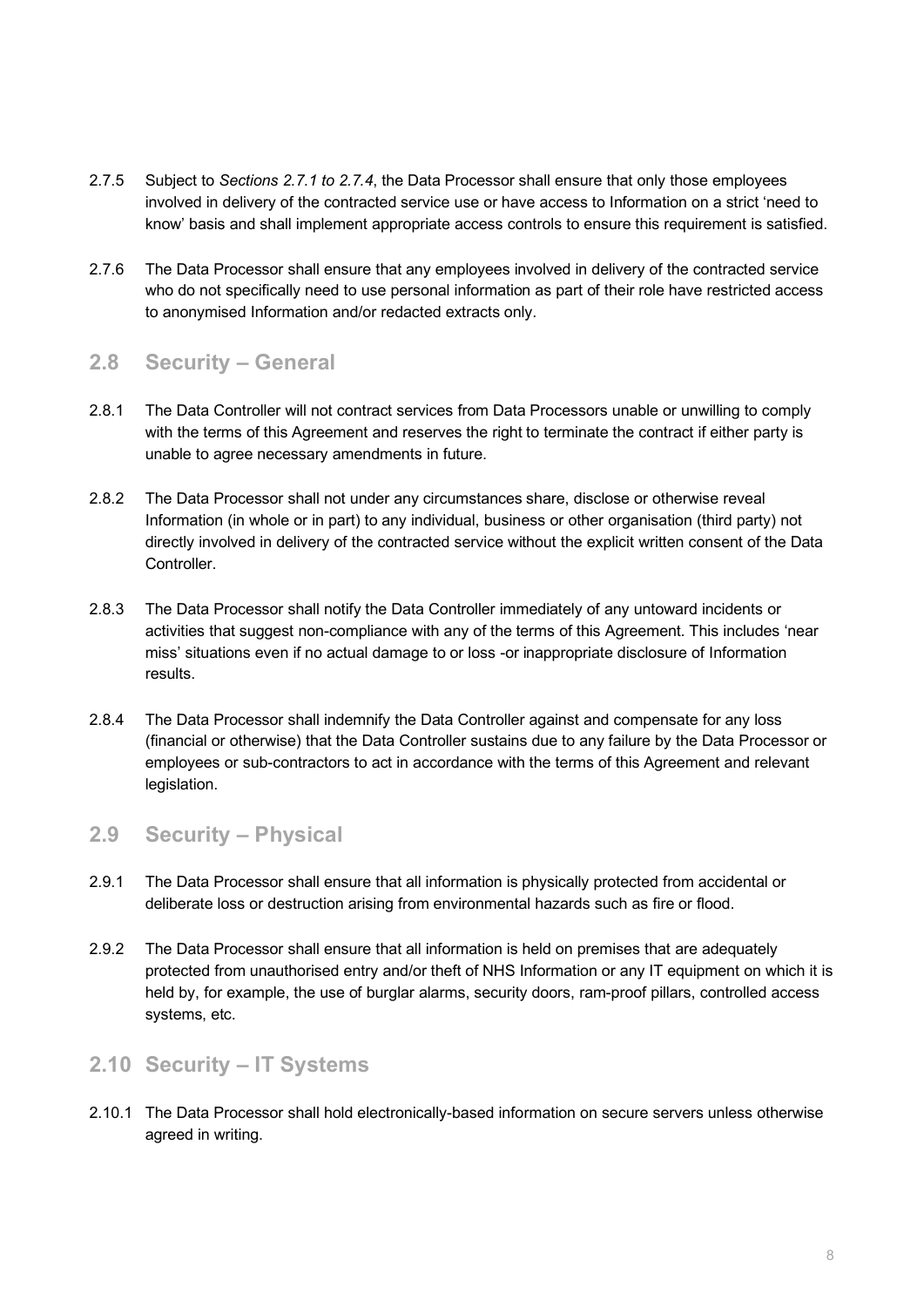- 2.10.2 Information will, under no circumstances, be stored on portable media or devices such as laptops or USB memory sticks or CD-ROM unless agreed in writing and subject, at a minimum, to those constraints detailed in *Section 2.10.3*.
- 2.10.3 The Data Processor shall ensure that:
	- All portable media used for storage or transit of NHS information are fully encrypted in accordance with NHS Guidelines on encryption to protect personal information (January 2008).
	- Portable media are not left unattended at any time (e.g. in parked cars, in unlocked  $&$ unoccupied rooms, etc.).
	- When not in use, all portable media are stored in a locked area and issued only when required to authorised employees, with a record kept of issue and return.
- 2.10.4 The Data Processor shall not allow employees to hold Information on their own personal computers.
- 2.10.5 The Data Processor shall ensure adequate back-up facilities to minimise the risk of loss of or damage to information and that a robust business continuity plan is in place in the event of restriction of service for any reason.
- 2.10.6 The Data Processor shall not transmit NHS information by email except as an attachment encrypted to 256 bit AES\Blowfish standards or from NHS mail to NHS mail.
- 2.10.7 The Data Processor shall only make printed paper copies of information if this is essential for delivery of the contracted service.
- 2.10.8 The Data Processor shall store printed paper copies of information in locked cabinets when not in use and shall not remove from premises unless this is essential for delivery of the contracted service.
- 2.10.9 The Data Processor shall provide the Data Controller with confirmation that they have a signed Information Governance Statement of Compliance (IGSoC) (as evidence of achieving a minimum of at least a level 2 in respect of the NHS Information Governance Toolkit) OR evidence of compliance with another agreed Information Security Management System (ISMS), before the Data Controller can allow any access to networked IT systems (e.g. N3, Summary Care Record).
- 2.10.10 Subject to ISMS assurance requirements specified at *Section 2.10.8*, The Data Processor shall complete an annual IG Toolkit assessment.

#### **2.11 Secure Destruction**

2.11.1 The Data Processor shall ensure that information held in paper form regardless of whether as originally provided by the Data Controller or printed from the Data Processor's IT systems) is destroyed using a cross cut shredder or subcontracted to a confidential waste company that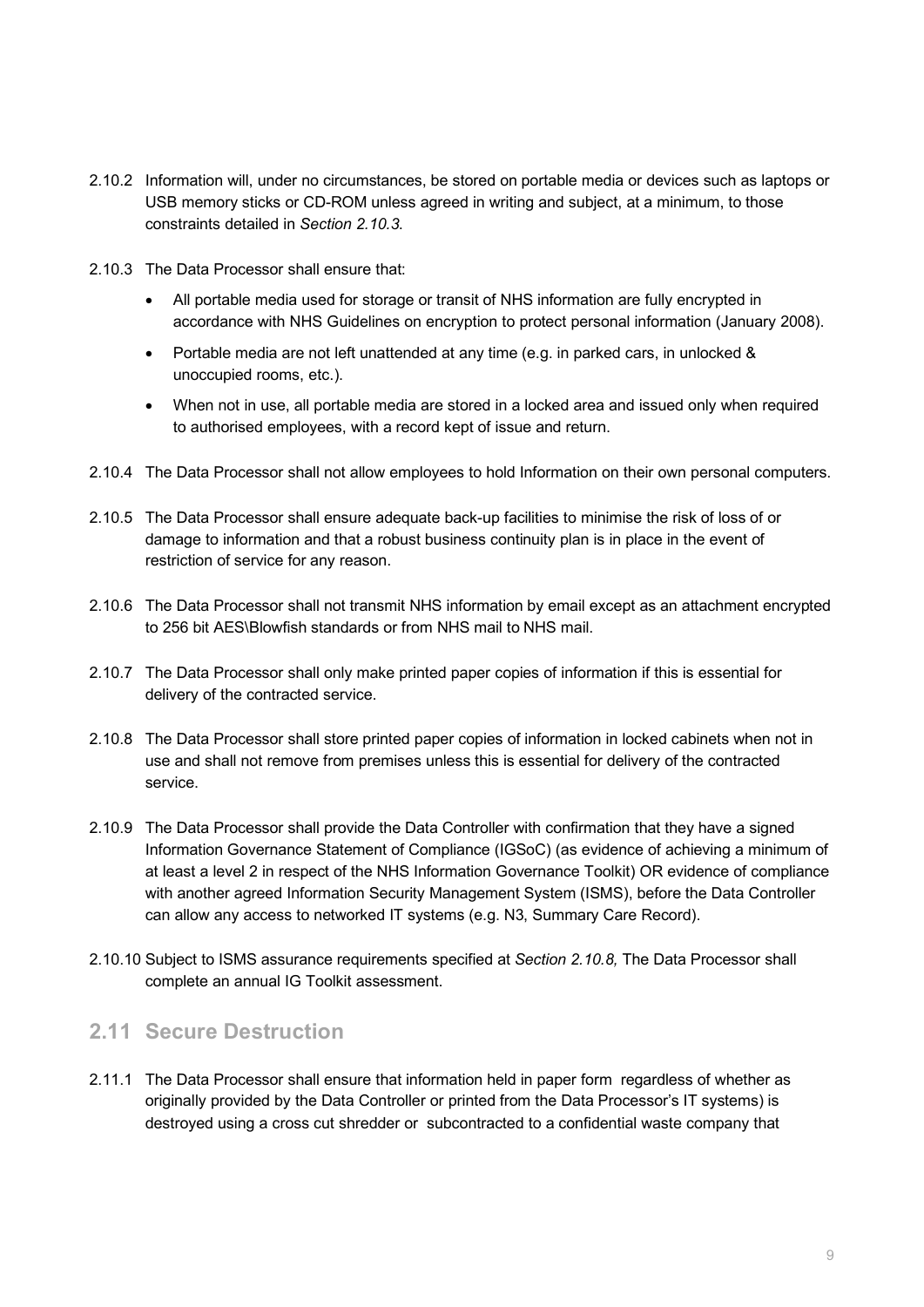complies with European Standard EN15713 (BS15713 (BS 15713) The Secure Destruction of Confidential Material). The Data Processor shall ensure that electronic storage media used to hold or process Information is destroyed or overwritten to current CESG standards as defined at www.cesg.gov.uk

- 2.11.2 In the event of any bad or unusable sectors that cannot be overwritten, the Data Processor shall ensure complete and irretrievable destruction of the media itself.
- 2.11.3 The Data Processor shall provide the Data Controller with copies of all relevant overwriting verification reports and/or certificates of secure destruction of NHS information at the conclusion of the contract.

#### **2.12 Monitoring!&!Audit**

- 2.12.1 The Data Processor shall permit the Data Controller to monitor compliance with the terms of this Agreement, by:
	- Allowing Data Controller employees or nominated representatives to enter any premises where information is held, at all reasonable times and with or without prior notice, for the purpose of inspection.
	- Completing and returning a Data Processing Monitoring Form at the request of the Data Controller.
	- Provide independent assurance of the self-audited Information Governance Toolkit performance measures where the Data Processor is required to comply.

#### **2.13 Freedom of Information**

- 2.13.1 The Data Processor acknowledges that the Data Controller is a public authority for the purpose of the Freedom of Information Act 2000 (FOIA) and the Environmental Information Regulations 2004 (EIR).
- 2.13.2 Basic details of the contract shall be included in the appropriate log under the 'Data Controllers' Publication Scheme'.
- 2.13.3 In addition, the Data Controller may be statutorily required to disclose further information about the contracted service or the contract itself in response to a specific request under FOIA or EIR, in which case:
	- The Data Processor shall provide the Data Controller with all reasonable assistance and cooperation to enable the Data Controller to comply with its obligations under FOIA or EIR.
	- The Data Controller shall consult the Data Processor regarding commercial or other confidentiality issues in relation to this contract, however the final decision about disclosure of information or application of exemptions shall rest solely with the Data Controller.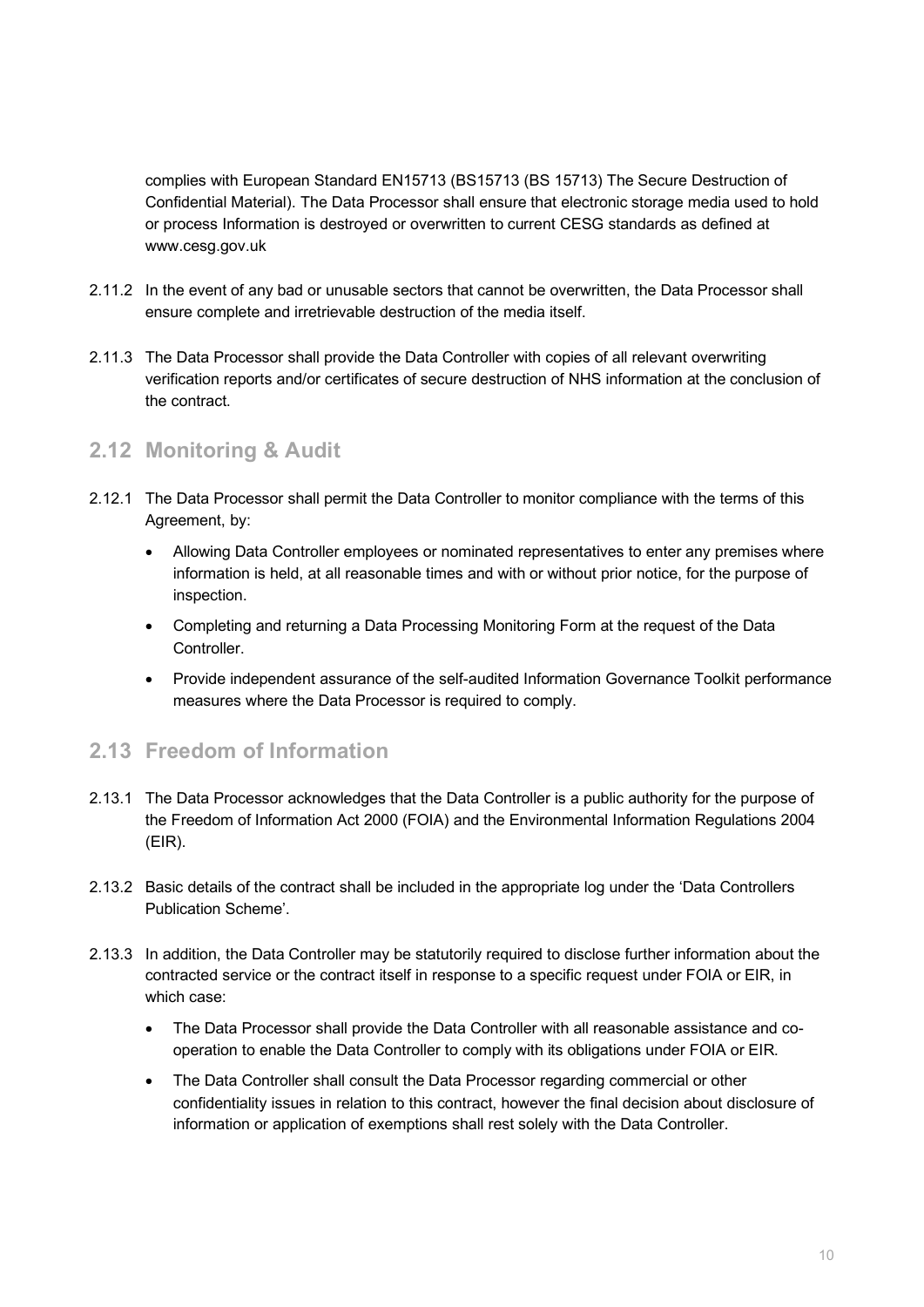#### **2.14 Legal!Jurisdiction**

- 2.14.1 This Agreement is governed by and shall be interpreted in accordance with the law of England.
- 2.14.2 In the event of a dispute, the parties to this Agreement agree to attempt to resolve such issues according to NHS dispute resolution procedures. In the event that agreement cannot be reached, the parties agree that the courts of England shall have exclusive jurisdiction to hear the case.

#### **2.15 Relevant NHS Publications**

- 2.15.1 A range of publications can be obtained from the following websites, including relevant NHS codes of practice and standards:
	- $\circ$  https://www.gov.uk/government/organisations/department-of-health
	- o http://www.nhsemployers.org/Pages/home.aspx
	- o https://digital.nhs.uk/!!

These cover areas including confidentiality, information security management, employment check standards and records management. It is the responsibility of the Data Processor to ensure they are compliant with these practices and standards.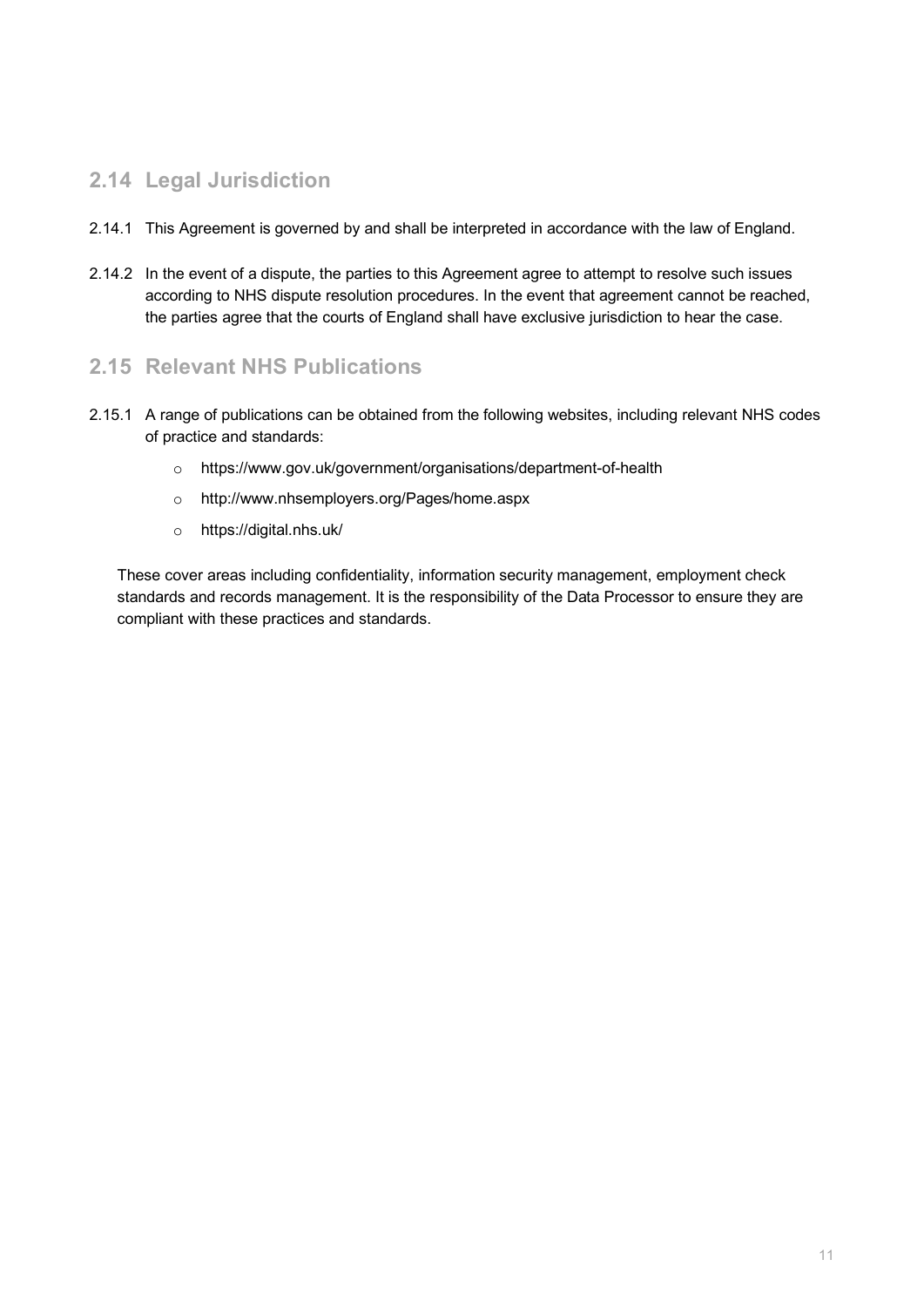### **3** Data Processing Agreement - Compliance Assurance

#### To be completed and signed by the Data Processor.

| No. | Question                                                                                                                                                                                                                                                                          | Yes/No/<br><b>Not Applicable</b> | <b>Details</b>                |
|-----|-----------------------------------------------------------------------------------------------------------------------------------------------------------------------------------------------------------------------------------------------------------------------------------|----------------------------------|-------------------------------|
|     | If you already process personal data on your own<br>behalf, as defined within the Data Protection Act 1998,<br>have you reviewed your Notification to the Information<br>Commissioner for Data Processing within the past 12<br>months? If Yes, confirm your Notification number. | <b>YES</b>                       | Registration Number: Z3285272 |
| 2.  | Do your staff have confidentiality/data protection<br>training at induction and subsequently on an annual<br>basis and are aware of the organisational policies and<br>procedures and are notified when any changes are<br>made?                                                  | <b>YES</b>                       |                               |
| 3.  | Have you had a security breach resulting in loss of or<br>damage to personal or confidential information within<br>the past two years? If Yes, include details:                                                                                                                   | NO.                              |                               |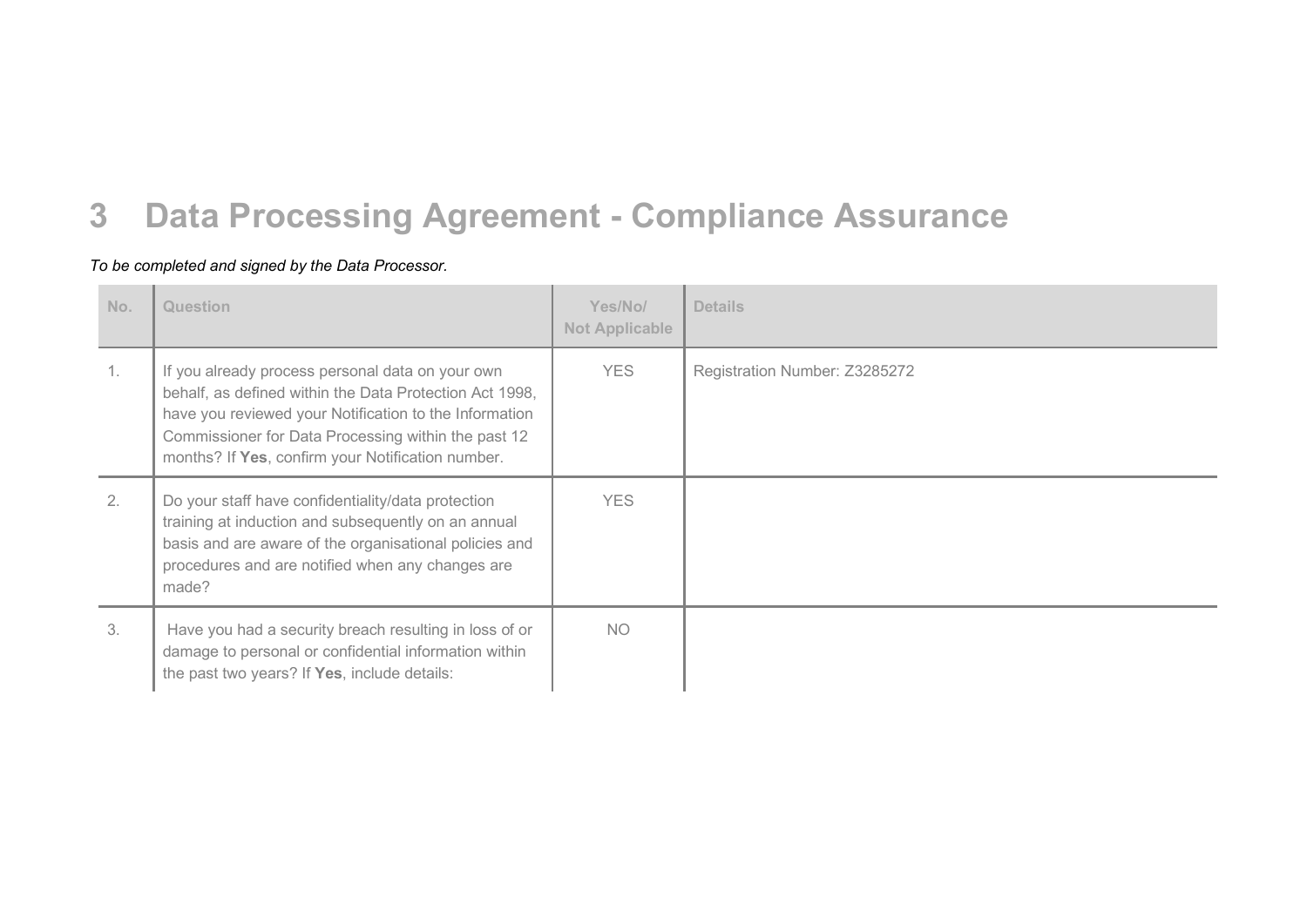| No. | Question                                                                                                                                                                                                                                                                | Yes/No/<br><b>Not Applicable</b> | <b>Details</b>                                                                                                                                                                                                               |
|-----|-------------------------------------------------------------------------------------------------------------------------------------------------------------------------------------------------------------------------------------------------------------------------|----------------------------------|------------------------------------------------------------------------------------------------------------------------------------------------------------------------------------------------------------------------------|
| 3.  | Have you had a security breach resulting in<br>unauthorised disclosure of personal information within<br>the past two years? If Yes, include details:                                                                                                                   | <b>NO</b>                        |                                                                                                                                                                                                                              |
| 4.  | Have you been the subject of any complaints to the<br>Information Commissioner within the past two years? If<br>Yes, include details.                                                                                                                                   | <b>NO</b>                        |                                                                                                                                                                                                                              |
| 5.  | If you answered Yes to any of questions $2 - 4$ above,<br>did this affect Information belonging to the Data<br>Controller? If Yes, include details.                                                                                                                     | N/A                              |                                                                                                                                                                                                                              |
| 6.  | If you answered Yes to question 5 above, did the<br>incident result in disciplinary action against any of your<br>employees and /or sub-contractors? If Yes, include<br>details.                                                                                        | N/A                              |                                                                                                                                                                                                                              |
| 7.  | Have you updated or amended your confidentiality,<br>information security, data protection or records<br>management policies since the commencement of the<br>contract? If Yes, include details and provide copies if<br>the amendments substantially alter the policy. | NO - See Note                    | Policies and procedures may change during the GDPR mobilisation period.<br>All information in relation to new policies, training and other GDPR related<br>activities can be found at https://www.dental-referrals.org/gdpr/ |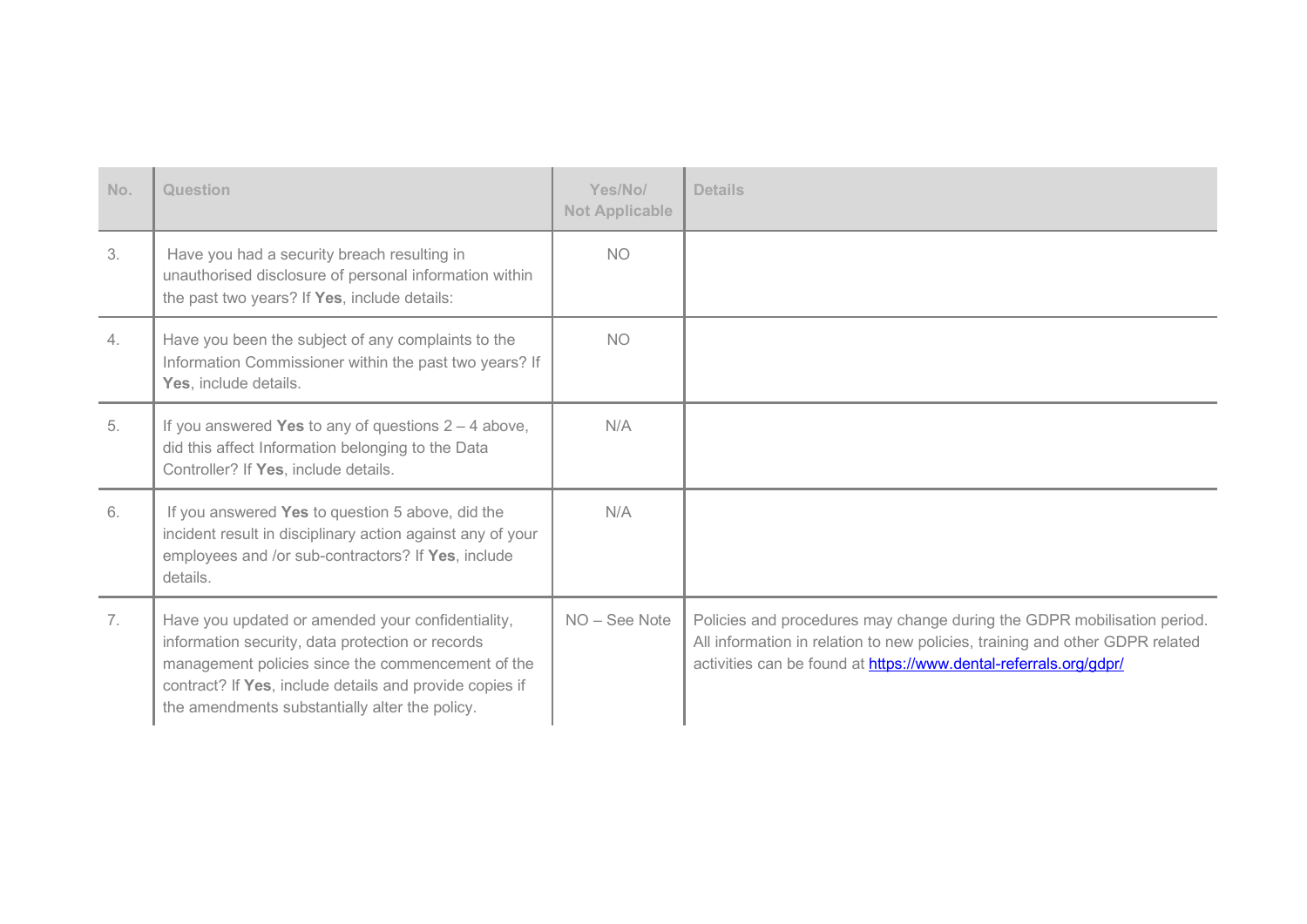| No. | Question                                                                                                                                                      | Yes/No/<br><b>Not Applicable</b> | <b>Details</b> |
|-----|---------------------------------------------------------------------------------------------------------------------------------------------------------------|----------------------------------|----------------|
| -8. | Are there any other matters that you consider relevant<br>in relation to your compliance with the Data Controller's<br>requirements? If Yes, include details. | <b>NO</b>                        |                |

I confirm that FDS Consultants is complying with all aspects of the Data Controller's confidentiality and information security requirements as detailed above, described within the NHS IGTK and it successor and within the requirements of the General Data Protection Regulations.

| Signature: |                  |
|------------|------------------|
| Name:      | <b>ANNE LAMB</b> |
|            |                  |
| Date:      | {\$START}        |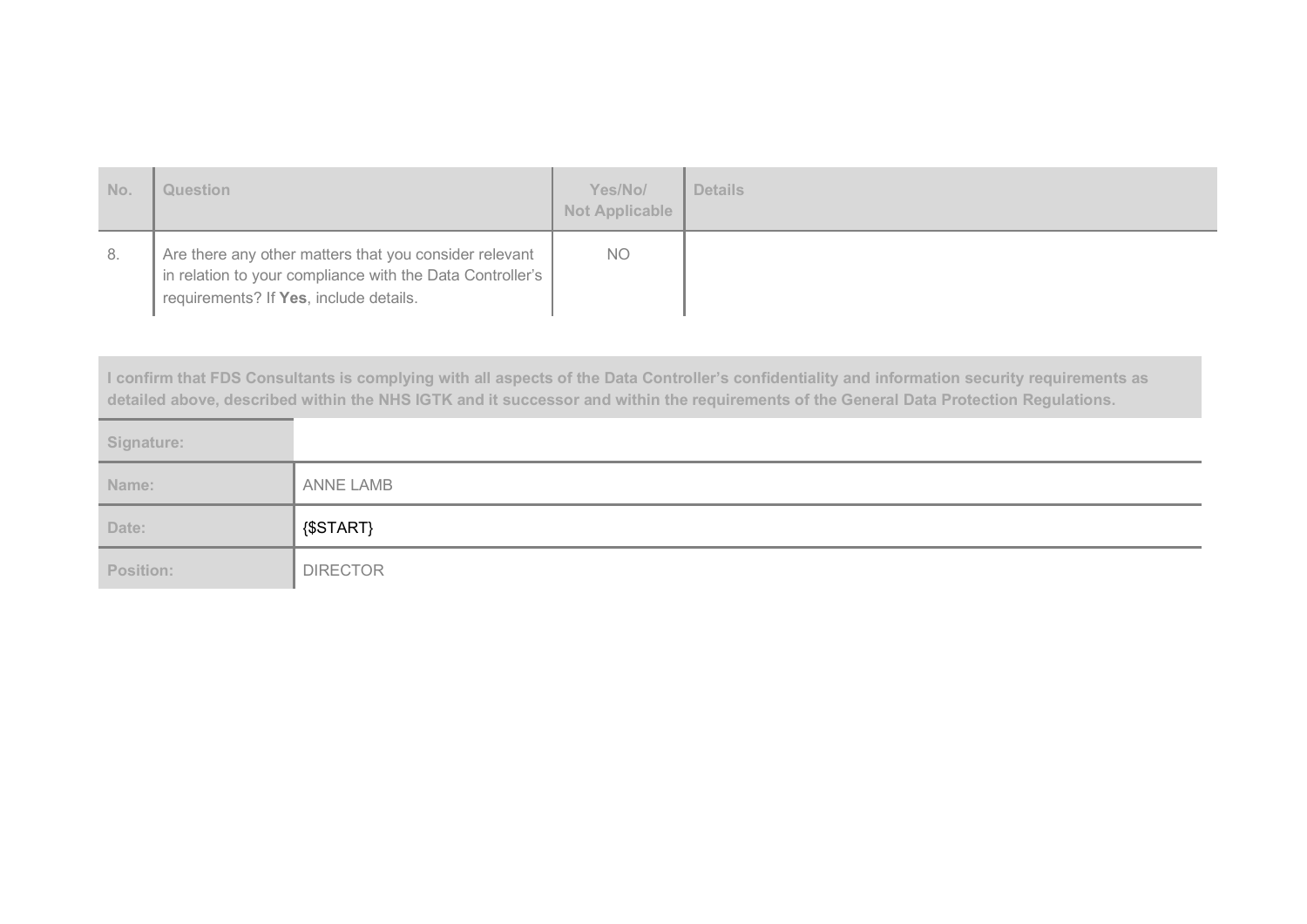# **4 Agreement Signatures**

**For and on behalf of the Data Controller** 

| Signature: | {\$imagelinsert_image:150:90} |
|------------|-------------------------------|
| Name:      | {\$FIRSTNAME} {\$LASTNAME}    |
| Date:      | ${SSTART}$                    |
| Position:  | {\$POSITION}                  |

**For and on behalf of the Data Processor Signature:** Name: ANNE LAMB Date:  $\left| \right|$  {\$START} Position: **DIRECTOR**